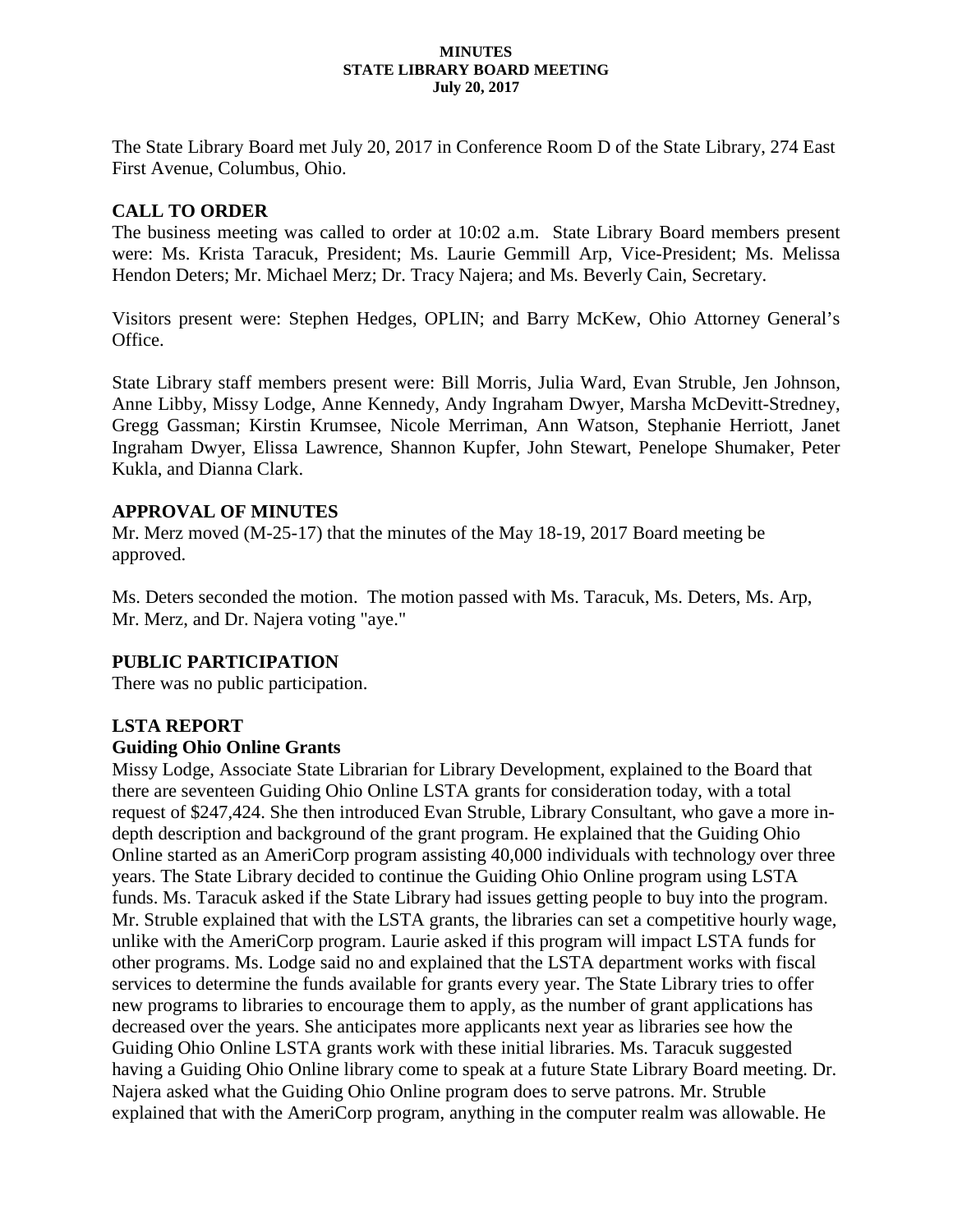said that under the LSTA program, regulations will be looser and leave it up to the individual library to determine how the program will work.

Ms. Deters moved (M-26-17) that Library Services and Technology Act (LSTA) grants from FFY17 funds be awarded to the following libraries in the specified amounts for Services to Targeted Populations/Guiding Ohio Online projects for the period of October 1, 2017 – September 30, 2018:

| \$20,925 |
|----------|
| \$12,075 |
| \$18,633 |
| \$23,355 |
| \$10,406 |
| \$17,288 |
| \$8,865  |
| \$8,078  |
| \$18,601 |
| \$7,350  |
| \$26,657 |
| \$23,012 |
| \$17,974 |
| \$12,555 |
| \$8,042  |
| \$6,615  |
| \$7,350  |
|          |

Ms. Arp seconded the motion. The motion passed with Ms. Taracuk, Ms. Deters, Ms. Arp, Mr. Merz, and Dr. Najera voting "yes."

#### **STATE LIBRARIAN'S REPORT Budget Update**

Beverly Cain, State Librarian, presented the Board with an update about the State Library's funding. She explained that funding has been a long-standing issue with the State Library. For this biennial budget, funding was cut 13.57%. Ms. Cain worked with fiscal services to cut every area of the budget possible. The State Library will not fill vacant positions and will still need to eliminate five positions. Staff is working with the Office of Collective Bargaining through the process. Ms. Cain hopes to have everything completed by August 30. This will be a difficult time for all State Library staff. Ms. Cain shared that federal funding is looking more positive. The Institute of Museum and Library services was recommended for flat funding with \$183,000,000 going to the grants to states program.

## **New Employee Introduction**

Beverly Cain, State Librarian, introduced Peter Kukla to the Board. Mr. Kukla is a software development specialist in Information Systems and Technology. He will be doing technological work associated with the Digital Public Library of America. Mr. Kukla's previous experience includes OCLC, Fairfield County Board of Elections, Information Dimensions/Open Text Corporation. He holds a Master of Library and Information Science from Indiana University and a Master of Arts in Anthropology with a minor in English from The Ohio State University.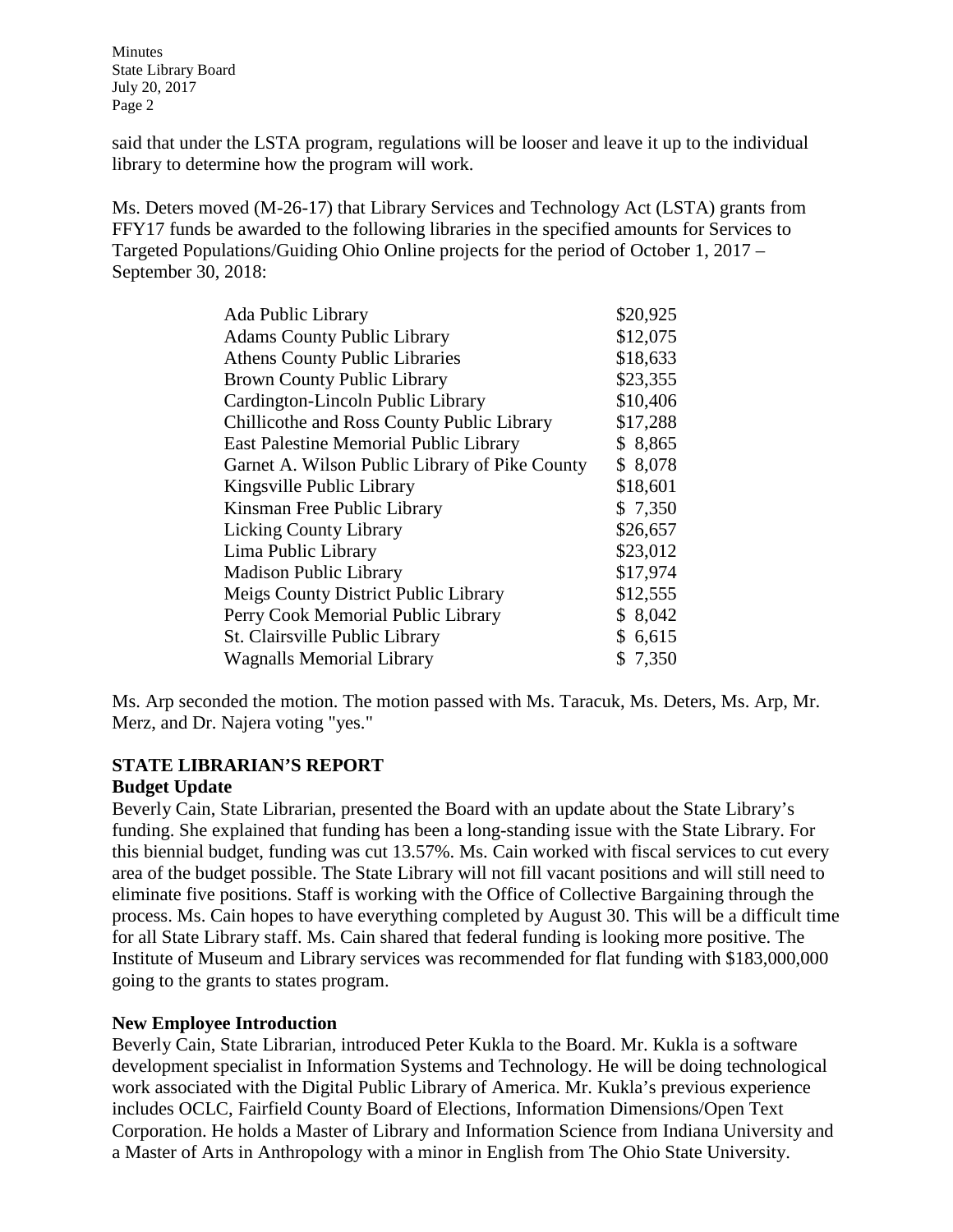#### **Bicentennial Commemorative Plaque Unveiling**

The Board and staff gathered in the vestibule of the State Library for the official unveiling of the plaque commemorating the State Library of Ohio's bicentennial.

#### **UNFINISHED BUSINESS**

#### **Bucyrus Public Library Boundaries**

Bill Morris, Governmental Affairs Coordinator, presented the Board with information about a boundary redefinition clarification for Bucyrus Public Library. He explained that the description needed to be changed to add a small portion that had been omitted in the previous redefinition. No libraries have objected to this change.

Mr. Merz moved (M-27-17) for adoption of the following resolution:

Resolution 17-1

Redefinition of the Bucyrus Public Library Boundaries

WHEREAS, the Board of Library Trustees of the Bucyrus Public Library, Bucyrus, Ohio has, at a regular meeting of the board on April 18, 2017, requested a clarification of the redefinition of the boundaries of the Bucyrus Public Library; and

WHEREAS, said application for such action by the State Library Board has been properly filed, and has been reviewed and considered by the State Library Board in accordance with procedures established in Section 3375-4-05 of the State Library Board Administrative Rules;

NOW, THEREFORE, BE IT RESOLVED, by the State Library Board, acting under its power in section 3375.01 (G) of the Ohio Revised Code and in accordance with procedures established in its Administrative Rules, that the Bucyrus Public Library be redefined to include the following:

Bucyrus, Dallas (excluding the portion that is Ridgedale School District), Holmes, Liberty, Tod (excluding those portions that are Upper Sandusky School District), Texas (excluding the portion that is Mohawk School District), Lykens, and Whetstone townships from Monnett-Chapel Road East to Shearer Road North to S.R 19 East to S.R. 602 North into Jefferson Township, Crestline Road East to Beck Road North to Lower-Leesville Road West to S.R 602 to the Whetstone Township Border.

And note that all references to political subdivisions refer to such subdivisions as constituted on this date; and

BE IT FURTHER RESOLVED, that the State Librarian is directed to provide a certified copy of this resolution to the Crawford County Auditor; Crawford County Board of Elections; Bucyrus City; Bucyrus Public Library; Crestline Public Library; Galion Public Library; Mohawk Community Library; Bliss Memorial Public Library; Marion Public Library; and Upper Sandusky Community Library.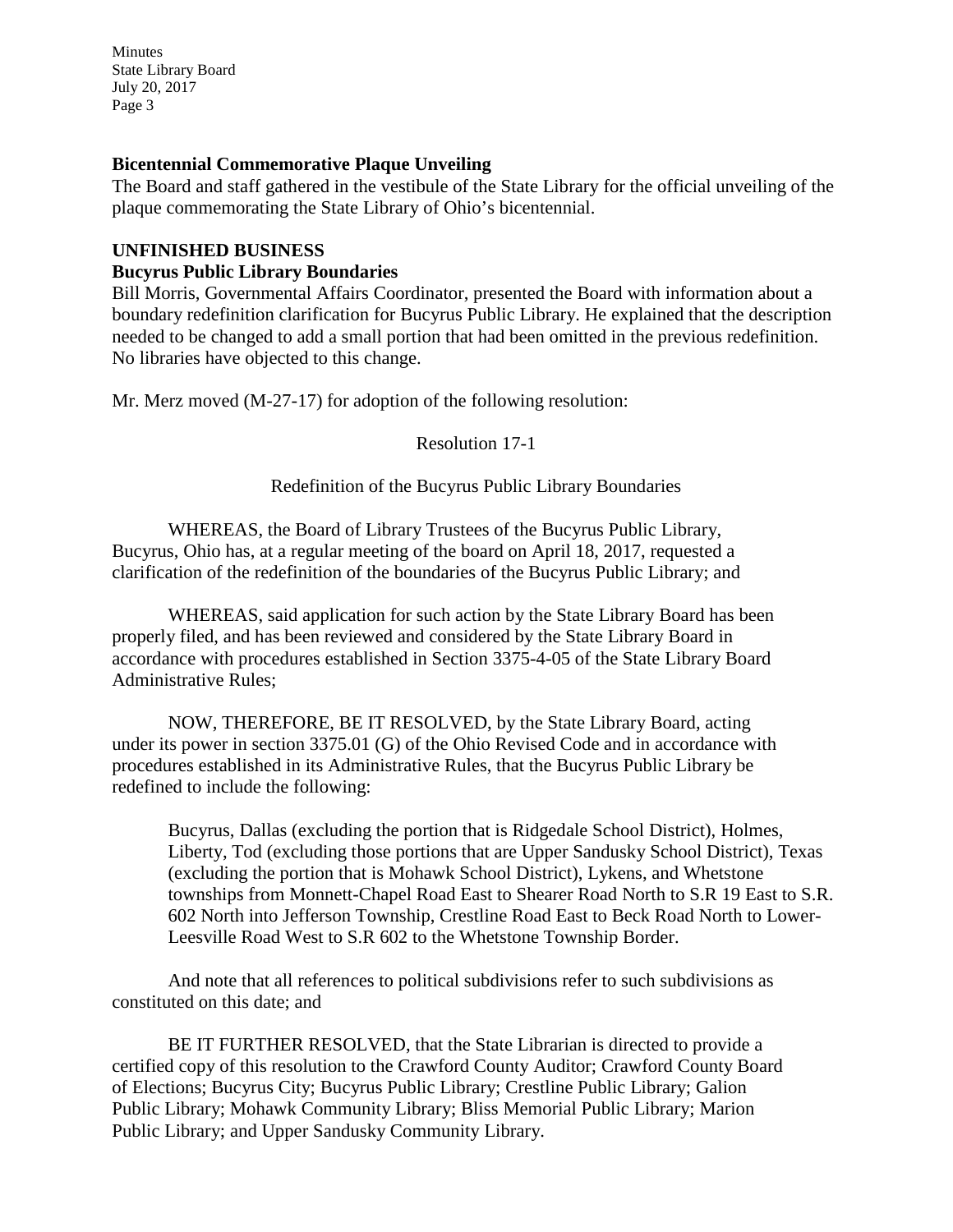Dr. Najera seconded the motion. The motion passed with Ms. Taracuk, Ms. Deters, Ms. Arp, Mr. Merz, and Dr. Najera voting "yes."

### **NEW BUSINESS**

#### **Election of Officers**

Mr. Merz moved (M-28-17) that Krista Taracuk be nominated for the office of President of the State Library Board for the biennial term beginning July 1, 2017.

Ms. Deters seconded the motion.

Mr. Merz moved (M-29-17) that the nominations be closed, a unanimous ballot be cast for Ms. Taracuk and that she be declared elected to that office for the biennial term beginning July 1, 2017.

Ms. Deters seconded the motion. The motion passed with Ms. Deters, Ms. Arp, Mr. Merz, and Dr. Najera voting "yes." Ms. Taracuk abstained.

Ms. Deters moved (M-30-17) that Laurie Arp be nominated for the office of Vice-President of the State Library Board for the biennial term beginning July 1, 2017.

Mr. Merz seconded the motion.

Ms. Deters moved (M-31-17) that the nominations be closed, a unanimous ballot be cast for Ms. Arp and that she be declared elected to that office for the biennial term beginning July 1, 2017.

Mr. Merz seconded the motion. The motion passed with Ms. Taracuk, Ms. Deters, Mr. Merz, and Dr. Najera voting "yes." Ms. Arp abstained.

### **Constitution Week Resolution**

Mr. Merz moved (M-32-17) for the adoption of the following resolution:

WHEREAS, September 17, 2017 marks the 230th anniversary of the drafting of the Constitution of the United States of America by the Constitutional Convention; and

WHEREAS, in remembrance of the signing of the Constitution and in recognition of the Americans who strive to uphold the duties and responsibilities of citizenship, the Congress, by joint resolution of August 2, 1956 (36 U.S.C. 108), requested that the President proclaim the week beginning September 17 and ending September 23 of each year as Constitution Week; and

WHEREAS, libraries play a key role in supporting the study of the historical events which led to the framing of the Constitution; and

WHEREAS, it is fitting and proper for libraries to officially recognize this important document and the anniversary of its creation; and

WHEREAS, the United States Constitution stands as a testament to the tenacity of Americans throughout history to maintain their liberties, freedoms and inalienable rights;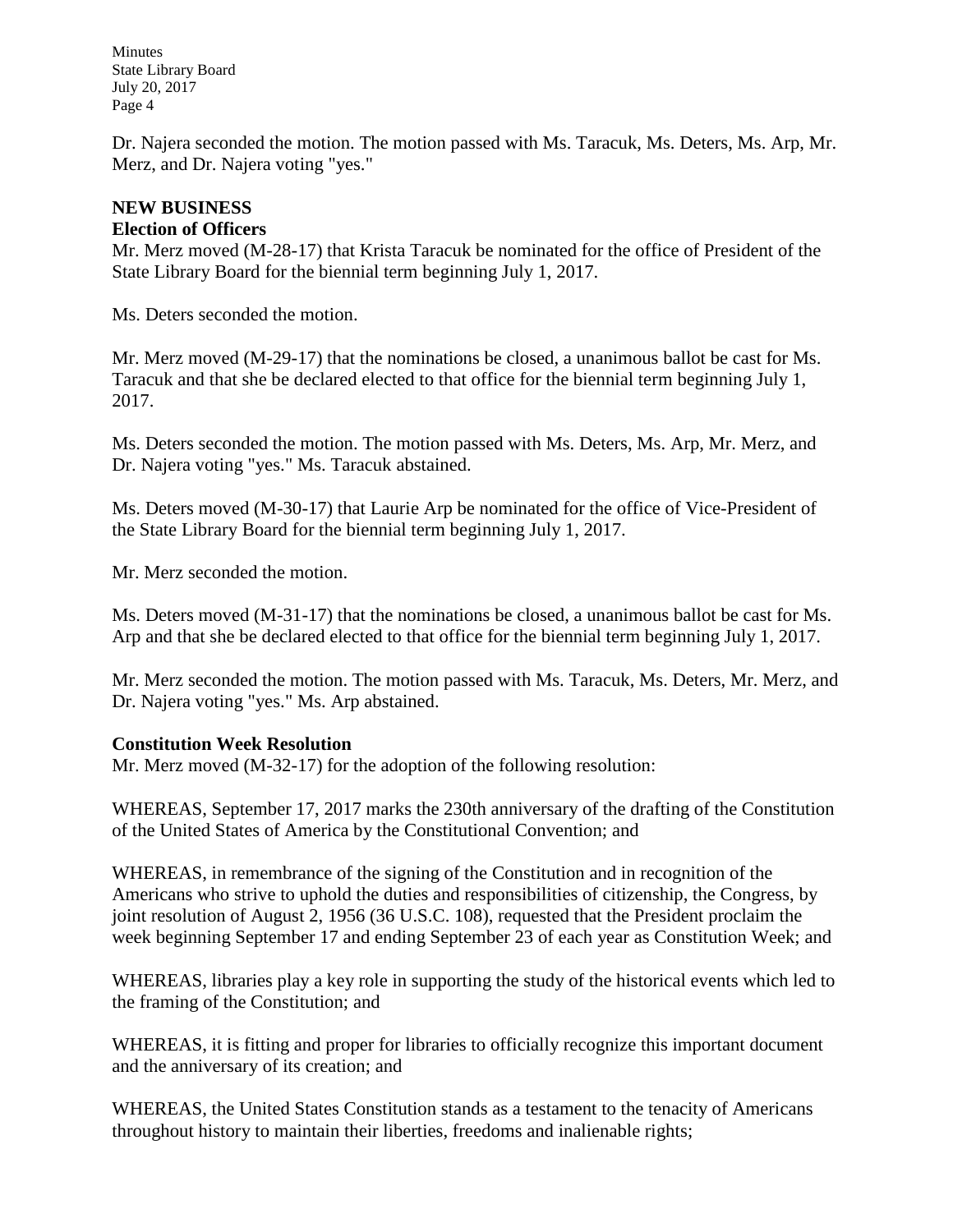NOW, THEREFORE, BE IT RESOLVED, that the members of the Board of the State Library of Ohio, meeting in regular session this 20th day of July, 2017, in Columbus, Ohio, proclaim Constitution Week September 17 – September 23, 2017, and encourage Ohio libraries to host displays, programs, or other activities during this week-long celebration.

Dr. Najera seconded the motion. The motion passed with Ms. Taracuk, Ms. Deters, Ms. Arp, Mr. Merz, and Dr. Najera voting "aye."

## **Retirement Resolutions**

Mr. Merz moved (M-33-17) for the adoption of the following resolution:

WHEREAS, Stephen Hedges has served with distinction and dedication as a leader in the Ohio library community for more than 25 years; and

WHEREAS, Stephen Hedges has directed the Ohio Public Library Information Network since 2006, leading the organization through tremendous growth and achievement, including initiatives such as introducing free web filtering capability to Ohio's public libraries using OpenDNS and installing dedicated internet connections that provide Ohio's public libraries with bandwidth speed of at least 100 megabits per second; and

WHEREAS, Stephen Hedges, as director of the Nelsonville Public Library (Athens County) from 1997-2006, gave unsparingly of his time, energy, knowledge, and leadership to make the Nelsonville Public Library a leader in technological innovation among public libraries, including being the first public library in the United States to use open source software for circulation, catalog, and web services, earning recognition as a worldwide leader in the implementation of open source software; and

WHEREAS, Stephen Hedges, as a member of Libraries Connect Ohio, was instrumental in the development and administration of the Ohio Web Library, working with partners at INFOhio, OhioLINK, and the State Library, making a collection of online research resources available to all Ohioans; and

WHEREAS, Stephen Hedges has provided guidance and leadership to the Ohio library community, serving on boards and committees including the Ohio Library Council Board, the Government Relations Committee of the Ohio Library Council, the DPLA Ohio Steering Committee, and Ohio Valley Area Libraries;

NOW, THEREFORE, BE IT RESOLVED, that the members of the Board of the State Library of Ohio, meeting in regular session this 20th day of July, 2017, in Columbus, Ohio, express their individual and collective gratitude and appreciation for Stephen Hedges.

Ms. Deters seconded the motion. The motion passed with Ms. Taracuk, Ms. Deters, Ms. Arp, Mr. Merz, and Dr. Najera voting "aye."

Mr. Merz moved (M-34-17) for adoption of the following resolution:

WHEREAS, Jo Ferguson has been a dedicated and valued staff member of the State Library of Ohio since 1983; and